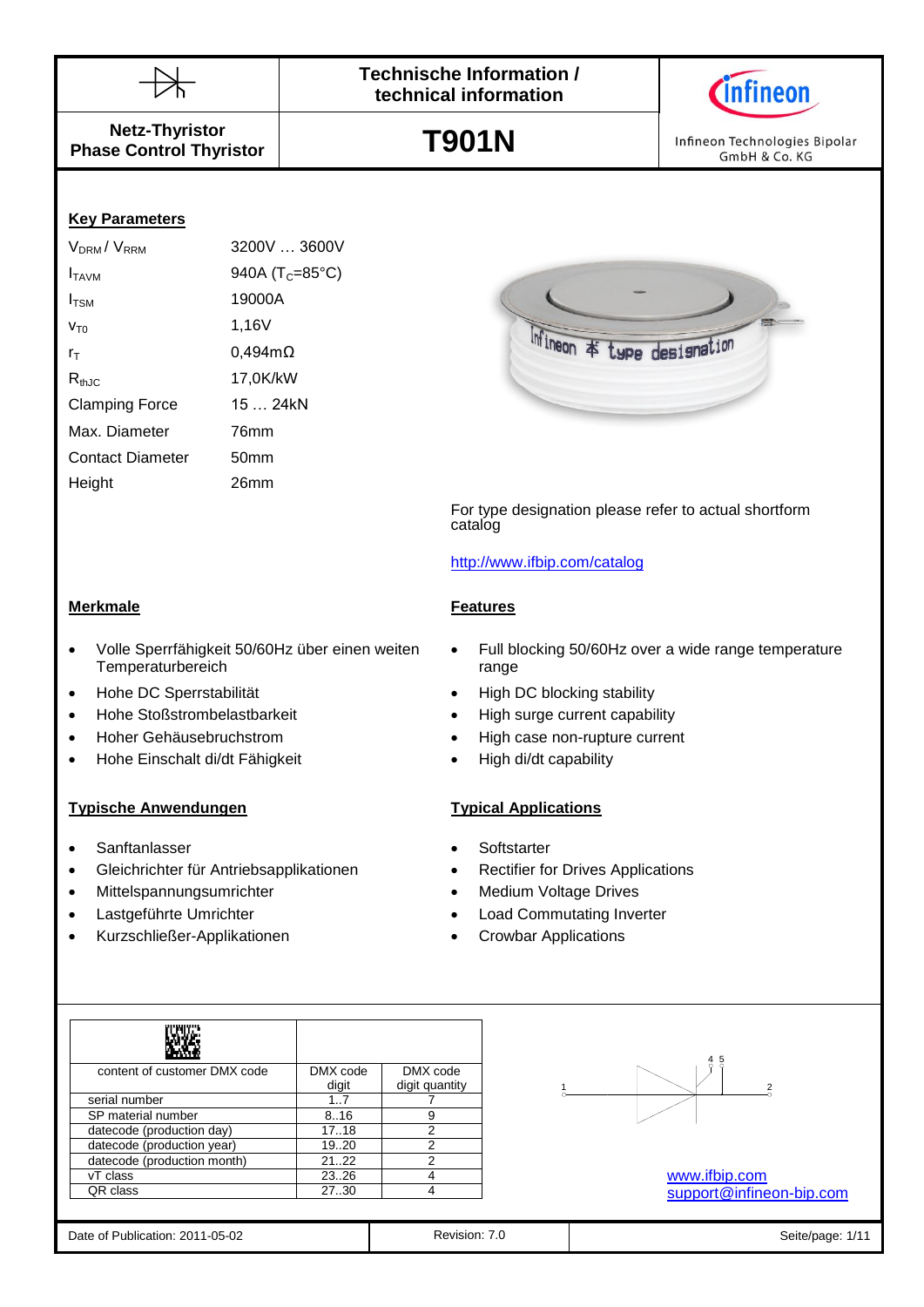



**Netz-Thyristor Phase Control Thyristor**

**T901N**

Infineon Technologies Bipolar GmbH & Co. KG

| Elektrische Eigenschaften / electrical properties<br>Höchstzulässige Werte / maximum rated values      |                                                   |                                     |         |                                                  |
|--------------------------------------------------------------------------------------------------------|---------------------------------------------------|-------------------------------------|---------|--------------------------------------------------|
| Periodische Vorwärts- und Rückwärts-Spitzensperrspannung   T <sub>vi</sub> = -40°C T <sub>vi max</sub> |                                                   | V <sub>DRM</sub> , V <sub>RRM</sub> | 3200 V  |                                                  |
| repetitive peak forward off-state and reverse voltage                                                  |                                                   |                                     | 3400 V  |                                                  |
|                                                                                                        |                                                   |                                     | 3600 V  |                                                  |
| Durchlaßstrom-Grenzeffektivwert                                                                        | $T_c = 85 °C$                                     | <b>TRMSM</b>                        | 1480 A  |                                                  |
| maximum RMS on-state current                                                                           |                                                   |                                     |         |                                                  |
| Dauergrenzstrom                                                                                        | $T_c = 85 °C$                                     | <b>I</b> TAVM                       | 940 A   |                                                  |
| average on-state current                                                                               | $T_c = 70 °C$                                     |                                     | 1160 A  |                                                  |
|                                                                                                        | $T_c = 55 °C$                                     |                                     | 1350 A  |                                                  |
| Stoßstrom-Grenzwert                                                                                    | $T_{vi}$ = 25 °C, t <sub>P</sub> = 10 ms          | <b>I</b> <sub>TSM</sub>             | 19000 A |                                                  |
| surge current                                                                                          | $T_{vi} = T_{vi \, max}$ , t <sub>P</sub> = 10 ms |                                     | 17000 A |                                                  |
| Grenzlastintegral                                                                                      | $T_{vi}$ = 25 °C, t <sub>P</sub> = 10 ms          | 2t                                  |         | 1805 10 <sup>3</sup> A <sup>2</sup> s            |
| $l2t-value$                                                                                            | $T_{vi} = T_{vi \, max}$ , t <sub>P</sub> = 10 ms |                                     |         | 1445 10 <sup>3</sup> A <sup>2</sup> <sub>S</sub> |
| Kritische Stromsteilheit                                                                               | DIN IEC 60747-6                                   | $(diT/dt)cr$                        |         | $300$ $A/\mu s$                                  |
| critical rate of rise of on-state current                                                              | f = 50 Hz, $i_{GM}$ = 3 A, $di_G/dt$ = 6 A/us     |                                     |         |                                                  |
| Kritische Spannungssteilheit                                                                           | $T_{vi} = T_{vi \, max}$ , $V_D = 0.67 V_{DRM}$   | $(dv_D/dt)_{cr}$                    |         | 1000 V/µs                                        |
| critical rate of rise of off-state voltage                                                             | 5.Kennbuchstabe / 5 <sup>th</sup> letter H        |                                     |         |                                                  |

Charakteristische Werte / characteristic values Durchlaßspannung on-state voltage  $T_{vi} = T_{vi \text{ max}}$ , i<sub>T</sub> = 1200A  $\vert v_T \vert$  typ. Max. 1,5 V 1,75 V Schleusenspannung threshold voltage  $T_{vi} = T_{vi \text{ max}}$  ( $V_{(TO)}$  typ. max. 1 1,16 V  $\overline{V}$ Ersatzwiderstand slope resistance  $T_{vi} = T_{vi \text{ max}}$  r<sub>T</sub> typ. Max. 0,494 0,413 mΩ mΩ Durchlaßkennlinie 100A  $\leq$  i<sub>F</sub>  $\leq$  1500A on-state characteristic  $T_{\text{vj}} = T_{\text{vj max}}$  (typ. A -0,0764 B 0,00032 C 0,165 D 0,000816 max. A -0,0802 B 0,00045 C 0,2085 D -0,00524 Zündstrom gate trigger current  $T_{vi} = 25^{\circ}$ C,  $v_D = 12$  V  $I_{GT}$  max. 350 mA Zündspannung gate trigger voltage  $T_{vi} = 25^{\circ}C$ ,  $v_D = 12 V$   $V_{GT}$  max.  $2.5 V$ Nicht zündender Steuerstrom gate non-trigger current  $T_{vj} = T_{vj \max}$ ,  $v_D = 12$  V  $T_{vj} = T_{vj \, max}$ ,  $v_D = 0.5$   $V_{DRM}$  $I_{GD}$  max. max. 20 10 mA mA Nicht zündende Steuerspannung gate non-trigger voltage  $T_{\text{vi}} = T_{\text{vi max}}$ ,  $v_D = 0.5$   $V_{\text{DRM}}$   $V_{\text{GD}}$  max. 0,4 V Haltestrom holding current  $T_{vi} = 25^{\circ}$ C,  $v_D = 12$  V  $I_H$  max. 300 mA Einraststrom latching current  $T_{vi} = 25^{\circ}$ C,  $v_D = 12$  V,  $R_{GK} \ge 10$   $\Omega$  $i_{GM} = 3$  A,  $di_G/dt = 6$  A/ $\mu s$ ,  $t_g = 20 \mu s$  $I_L$  | max.  $3 \overline{A}$ Vorwärts- und Rückwärts-Sperrstrom forward off-state and reverse current  $T_{vj} = T_{vj \max}$  $V_D = V_{DRM}$ ,  $V_R = V_{RRM}$  $i_D$ ,  $i_R$  max. 200 mA Zündverzug gate controlled delay time DIN IEC 60747-6  $T_{vi} = 25 °C$ ,  $i_{GM} = 3 A$ ,  $di_G/dt = 6 A/\mu s$  $\overline{t_{gd}}$  | max. 2 | µs prepared by: TM  $\vert$  date of publication: | 2011-05-02  $V_T$  = **A** + **B**  $\cdot$  **i**<sub>T</sub> + **C**  $\cdot$  **Ln(i**<sub>T</sub> + **1)** + **D**  $\cdot \sqrt{\textbf{i}_T}$ 

| prepared by: TM | date of publication: I | 2011-05-02 |
|-----------------|------------------------|------------|
| approved by: JP | revision: I            | 7.0        |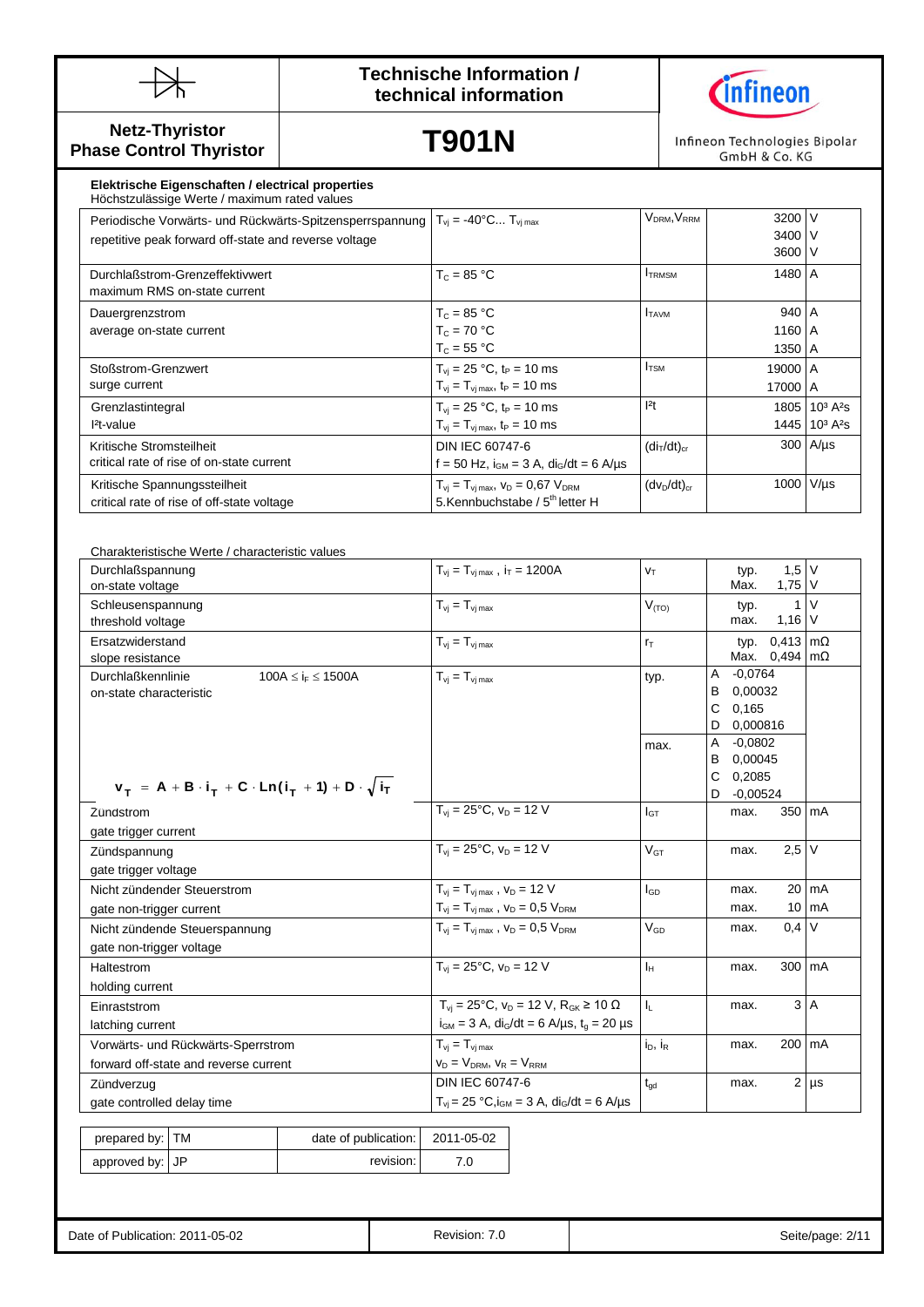



**Netz-Thyristor Phase Control Thyristor**

**T901N**

Infineon Technologies Bipolar GmbH & Co. KG

#### $T_{vj} = T_{vj \max}$ ,  $i_{TM} = 1_{TAVM}$ <br>  $V_{RM} = 100$  V,  $V_{DM} = 0.67$   $V_{DRM}$  $\frac{d}{dx} = \frac{1}{2}$  Mechanische /  $\frac{d}{dx}$  letter O **Elektrische Eigenschaften / electrical properties** Charakteristische Werte / characteristic values Freiwerdezeit circuit commutated turn-off time  $v_{RM}$  = 100 V,  $v_{DM}$  = 0,67  $V_{DRM}$  $dv<sub>D</sub>/dt = 20 V/ \mu s$ ,  $-di<sub>T</sub>/dt = 10 A/ \mu s$  $t_q$  typ. 300 µs Sperrverzögerungsladung recovered charge  $T_{vj} = T_{vj \max}$  $i_{TM} = I_{TAVM}$ ,  $di_T/dt = 10$  A/ $\mu$ s  $V_R = 0.5V_{RRM}$ ,  $V_{RM} = 0.8V_{RRM}$  $Q_r$  max. 7,5 mAs Rückstromspitze peak reverse recovery current  $T_{vj} = T_{vj \, max}$  $i_{TM} = I_{TAVM}$ ,  $-di_T/dt = 10$  A/ $\mu s$  $V_R = 0.5V_{RRM}$ ,  $V_{RM} = 0.8V_{RRM}$  $I_{\text{RM}}$  max. 220 A

| Thermische Eigenschaften / thermal properties |                                                    |                     |      |              |            |
|-----------------------------------------------|----------------------------------------------------|---------------------|------|--------------|------------|
| Innerer Wärmewiderstand                       | Kühlfläche / cooling surface                       | $R_{th,IC}$         |      |              |            |
| thermal resistance, junction to case          | beidseitig / two-sided, $\theta = 180^{\circ}$ sin |                     | max. |              | 18,5 K/kW  |
|                                               | beidseitig / two-sided, DC                         |                     | max. |              | 17,0 K/kW  |
|                                               | Anode / anode, DC                                  |                     | max. |              | 30,5 K/kW  |
|                                               | Kathode / cathode, DC                              |                     | max. |              | 38.5 K/kW  |
| Ubergangs-Wärmewiderstand                     | Kühlfläche / cooling surface                       | $R_{thCH}$          |      |              |            |
| thermal resistance, case to heatsink          | beidseitig / two-sided                             |                     | max. |              | $4.0$ K/kW |
|                                               | einseitig / single-sided                           |                     | max. |              | $8.0$ K/kW |
| Höchstzulässige Sperrschichttemperatur        |                                                    | $T_{\rm vj \, max}$ |      | 125          | °C         |
| maximum junction temperature                  |                                                    |                     |      |              |            |
| Betriebstemperatur                            |                                                    | $T_{c \text{ op}}$  |      | $-40+125$    | °€         |
| operating temperature                         |                                                    |                     |      |              |            |
| Lagertemperatur                               |                                                    | $T_{\text{stg}}$    |      | $-40+150$ °C |            |
| storage temperature                           |                                                    |                     |      |              |            |

#### **Mechanische Eigenschaften / mechanical properties**

| Gehäuse, siehe Anlage<br>case, see annex                       |                                       |   | Seite 4<br>page 4      |                  |
|----------------------------------------------------------------|---------------------------------------|---|------------------------|------------------|
| Si-Element mit Druckkontakt<br>Si-pellet with pressure contact |                                       |   |                        |                  |
| Anpresskraft<br>clamping force                                 |                                       | F | 1524                   | kN               |
| Steueranschlüsse<br>control terminals                          | DIN 46244<br>Gate<br>Kathode /Cathode |   | A 2,8x0,8<br>A 4,8x0,8 |                  |
| Gewicht<br>weight                                              |                                       | G | 550<br>typ.            | g                |
| Kriechstrecke<br>creepage distance                             |                                       |   | 25                     | mm               |
| Schwingfestigkeit<br>vibration resistance                      | $f = 50$ Hz                           |   | 50                     | m/s <sup>2</sup> |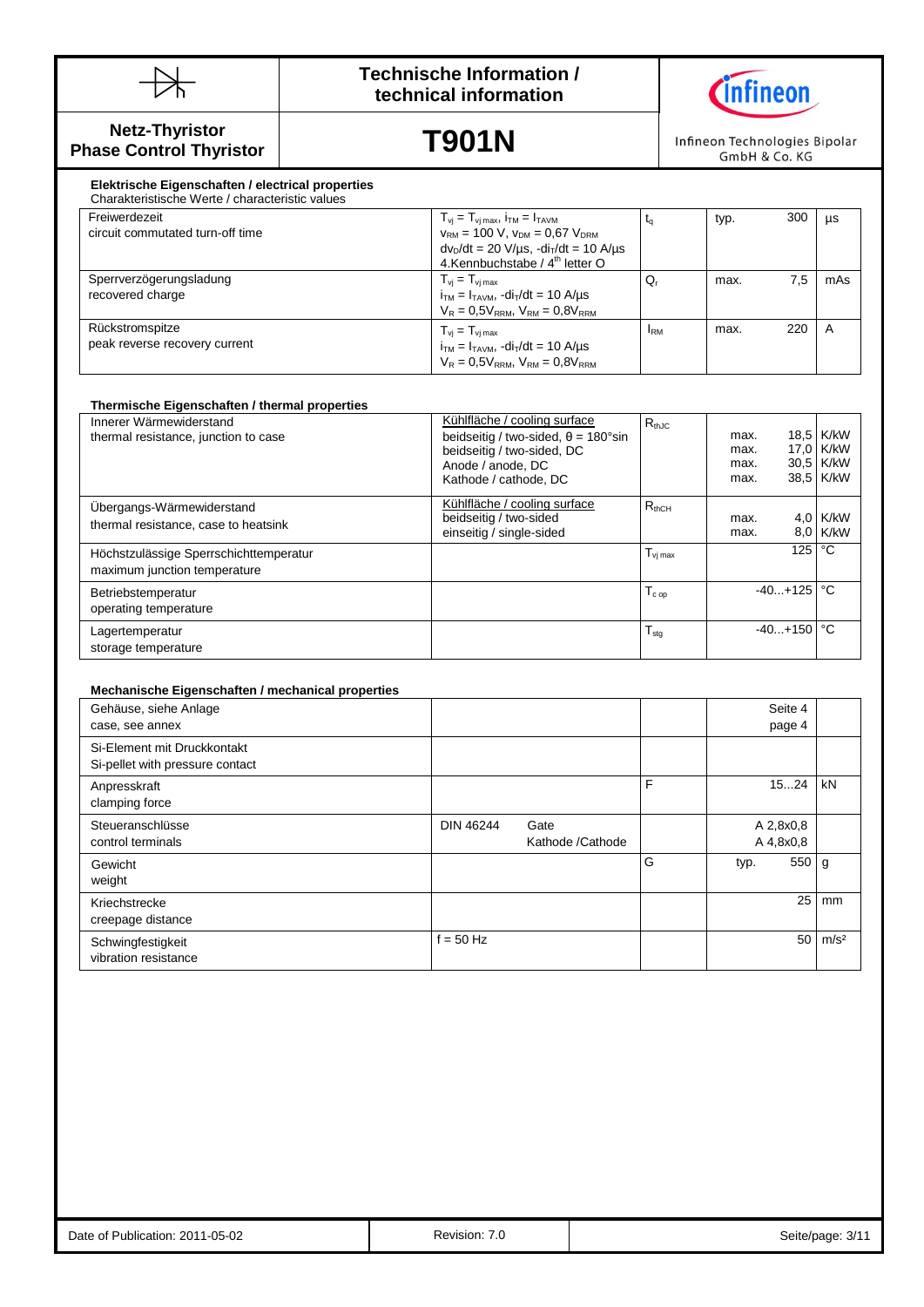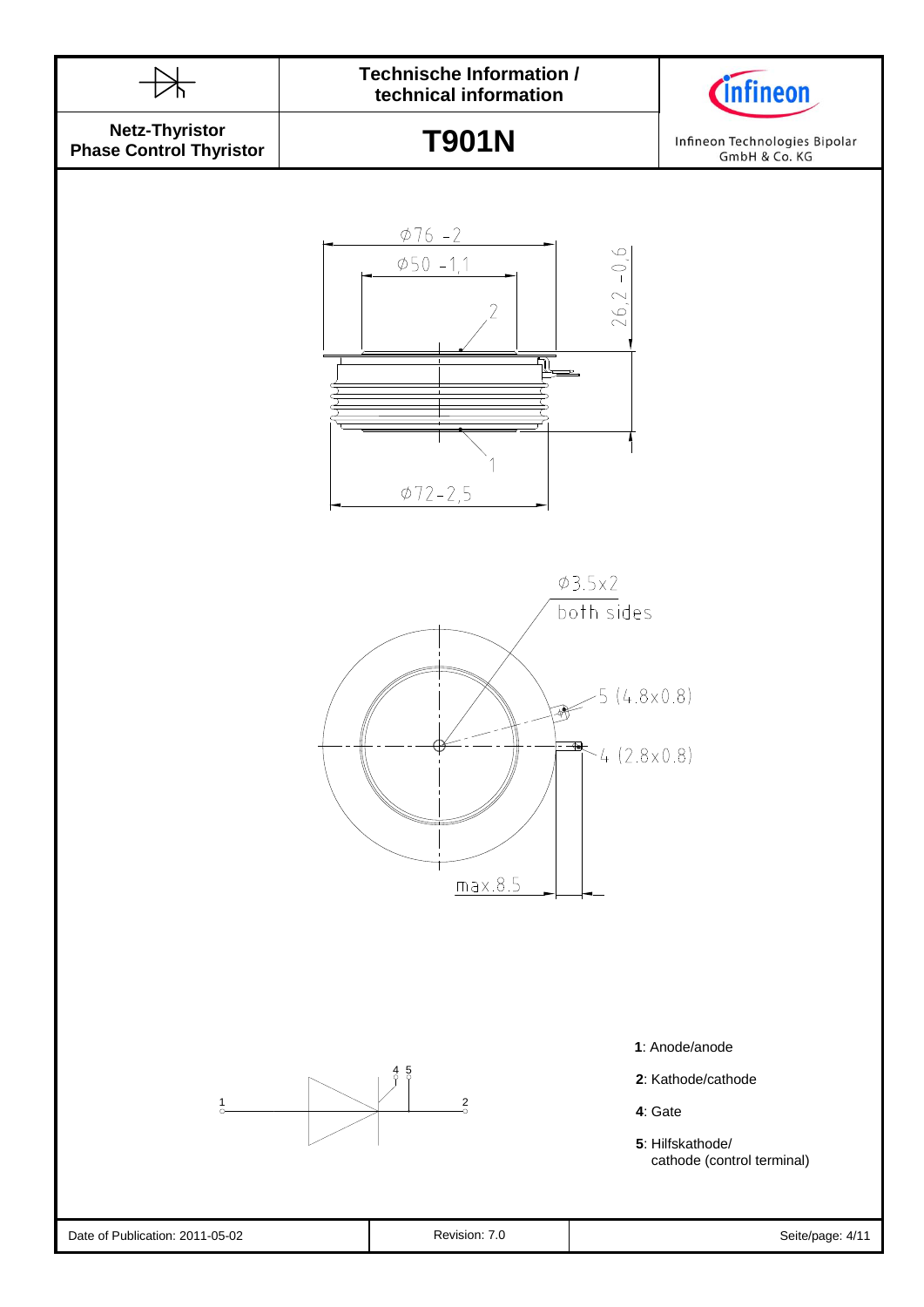



**Netz-Thyristor Phase Control Thyristor**

# **T901N**

Infineon Technologies Bipolar GmbH & Co. KG

## Durchlasskennlinie **analytical elements of transient thermal impedance Z thJC Analytische Elemente des transienten Wärmewiderstandes Z thJC /**

|                | Pos. n                  | 1     | 2     | 3     | $\overline{4}$ | 5      | 6 | 7 |
|----------------|-------------------------|-------|-------|-------|----------------|--------|---|---|
| beidseitig     | $R_{\text{thn}}$ [K/kW] | 8,48  | 2,43  | 3,04  | 2,72           | 0,33   |   |   |
| two-sided      | $T_n$ [S]               | 0,676 | 0,132 | 0,062 | 0,0134         | 0,0019 |   |   |
| anodenseitig   | $R_{\text{thn}}$ [K/kW] | 19,2  | 2,3   | 2,8   | 3,66           | 2,54   |   |   |
| anode-sided    | $T_n$ [S]               | 4,13  | 0,4   | 0,154 | 0,0607         | 0,0101 |   |   |
| kathodenseitig | $R_{\text{thn}}$ [K/kW] | 28,1  | 1,06  | 4,87  | 2,37           | 2,1    |   |   |
| cathode-sided  | $T_n$ [S]               | 4,13  | 0,45  | 0,126 | 0,0374         | 0,0091 |   |   |

Analytische Funktion / analytical function:

$$
Z_{thJC} = \sum_{n=1}^{n_{max}} R_{thn} \left( 1 - e^{-\frac{t}{\tau_n}} \right)
$$



**Transienter innerer Wärmewiderstand für DC / transient thermal impedance Z thJC = f(t) for DC** 

**a** : Anodenseitige Kühlung / anode-sided cooling

**b** : Beidseitige Kühlung / two-sided cooling

**c** : Kathodenseitige Kühlung / cathode-sided cooling

| Date of Publication: 2011-05-02 | Revision:<br>ن ،<br>. | Seite/page:<br>$\mathcal{L}$ |
|---------------------------------|-----------------------|------------------------------|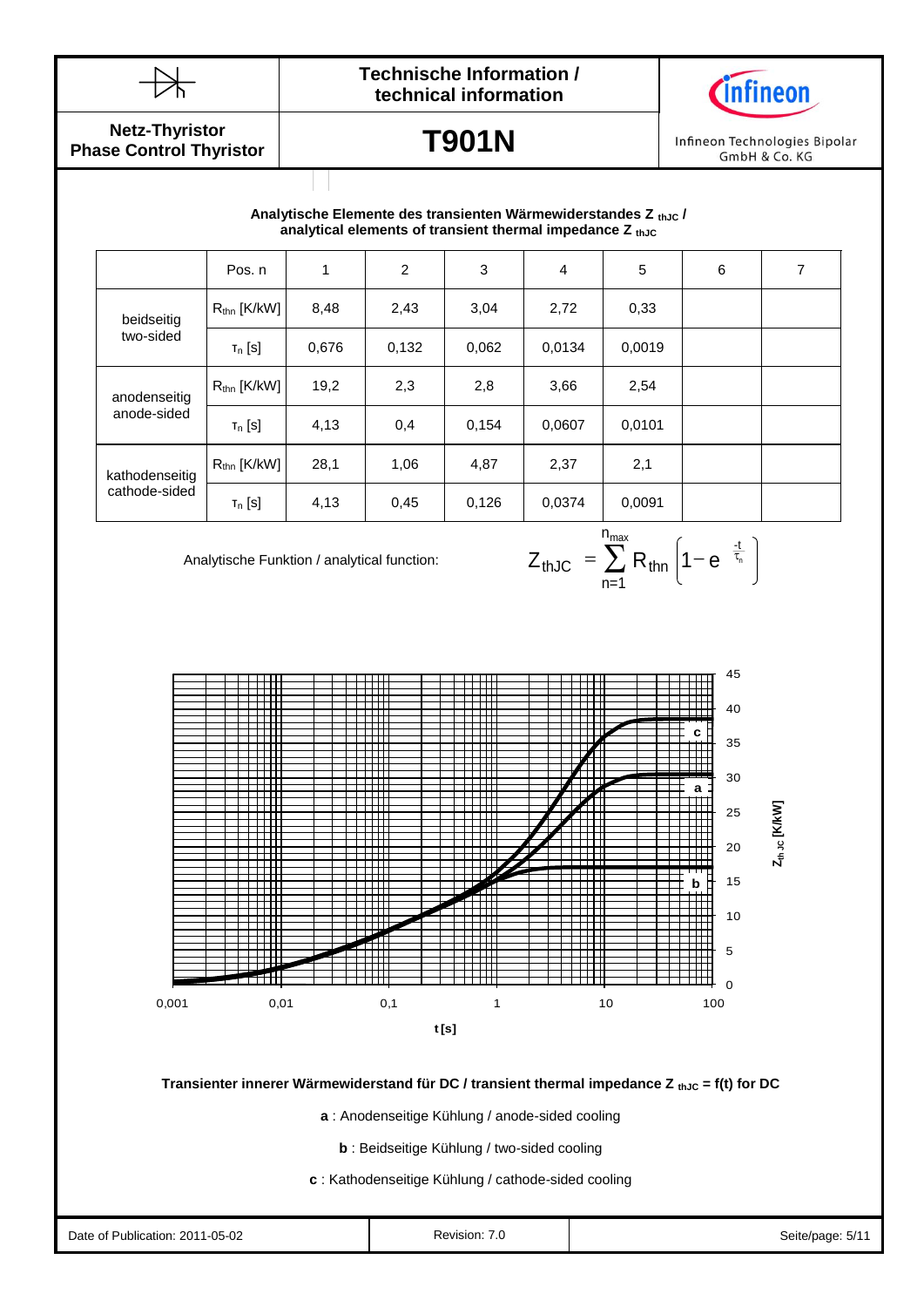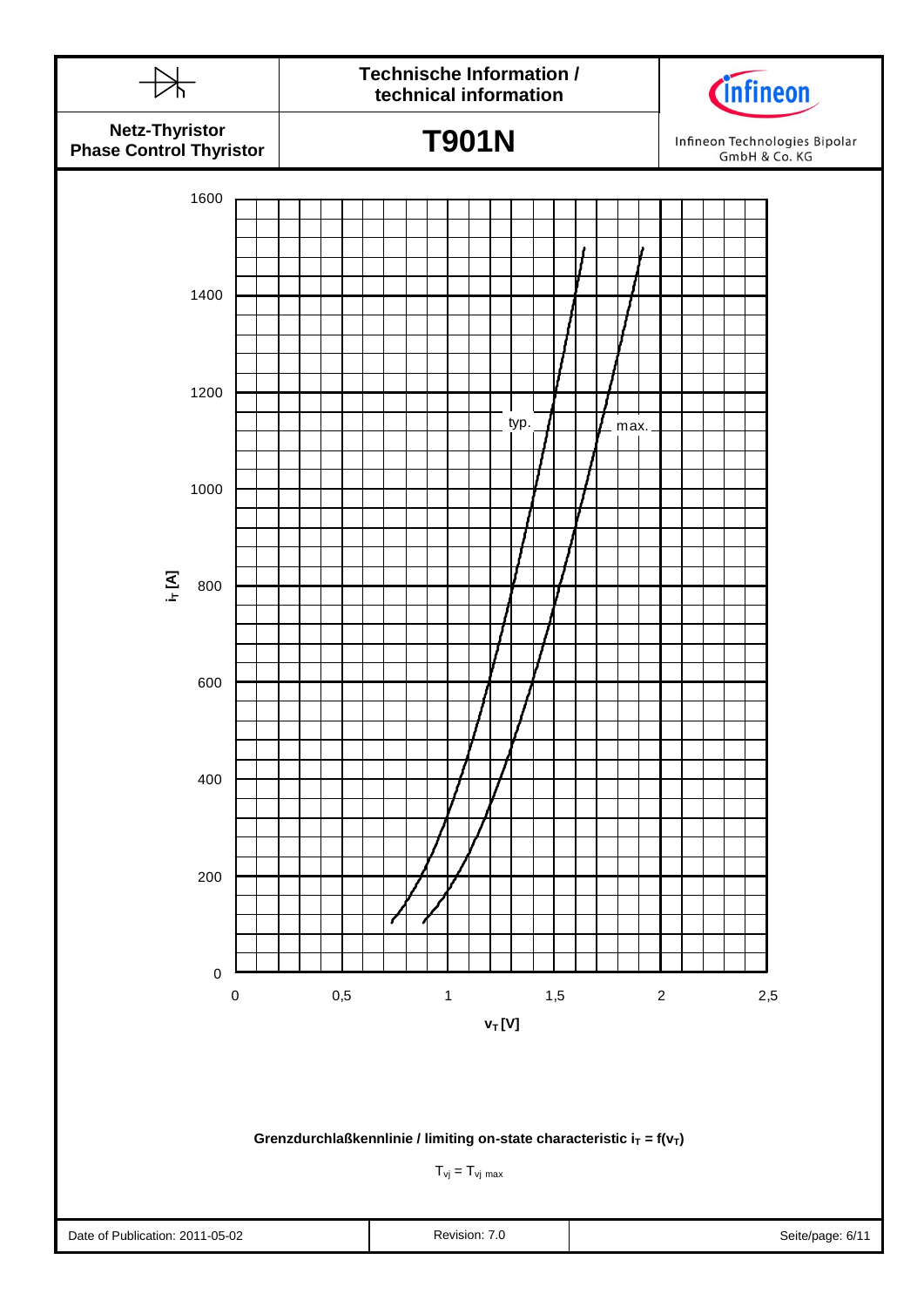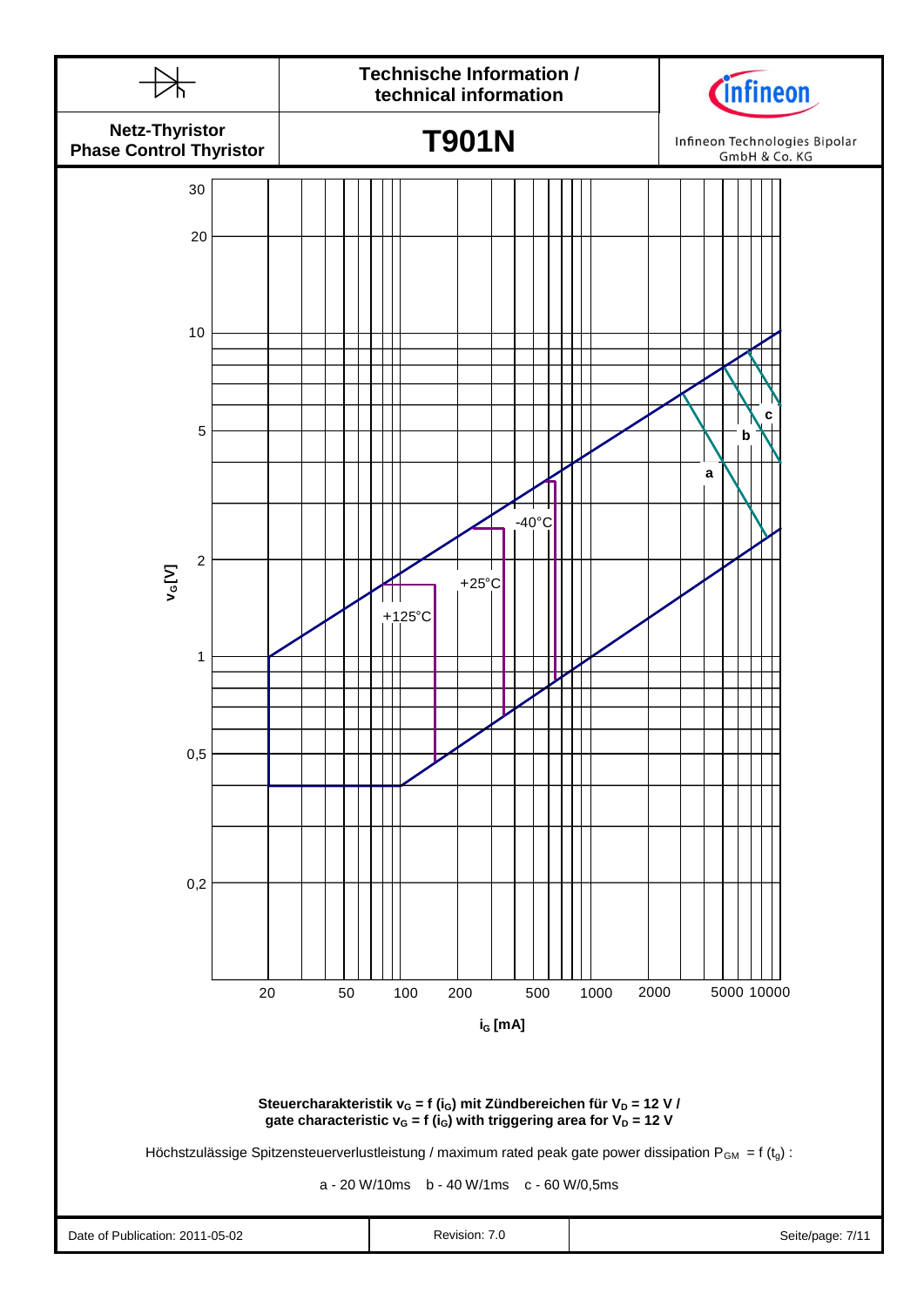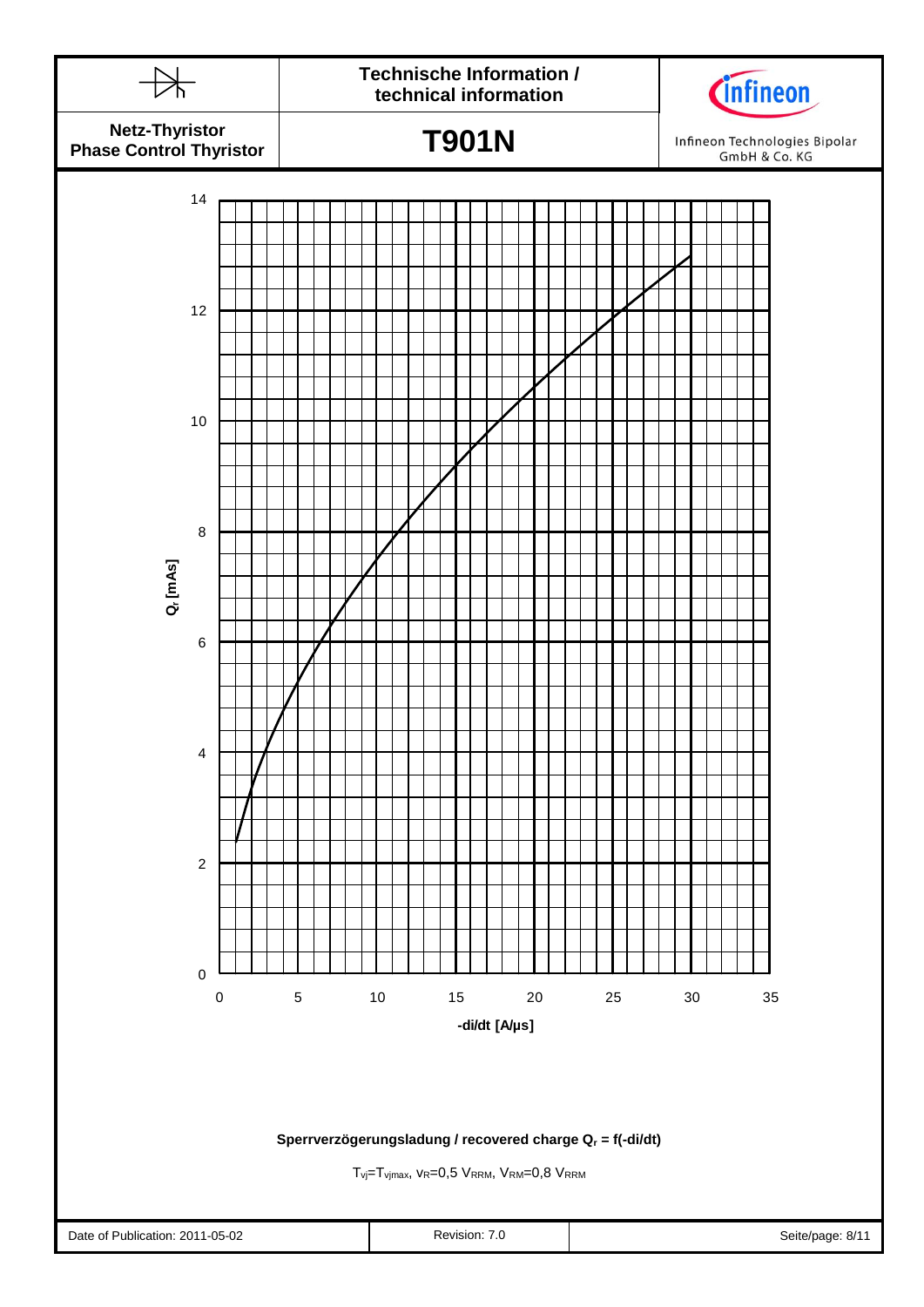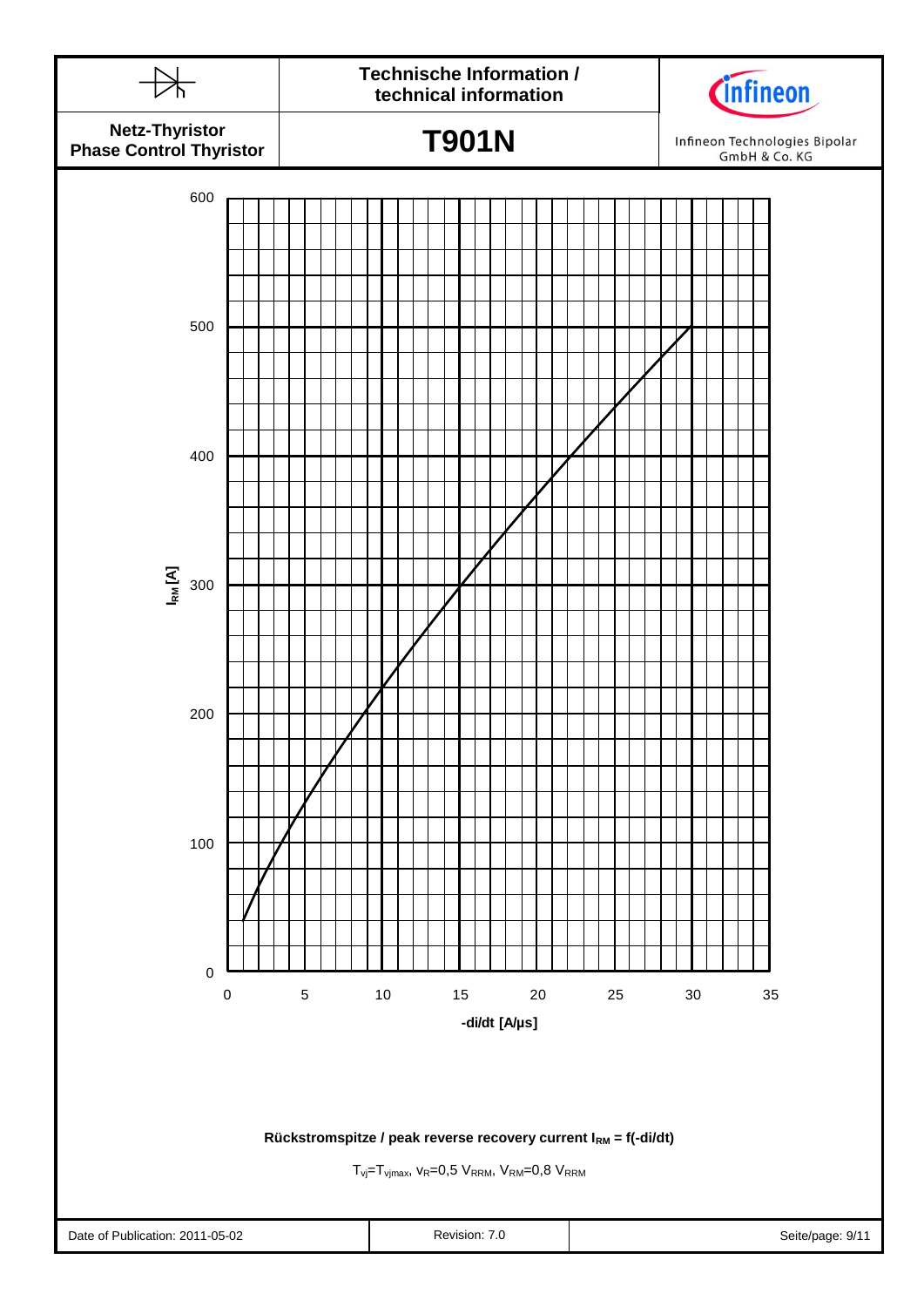